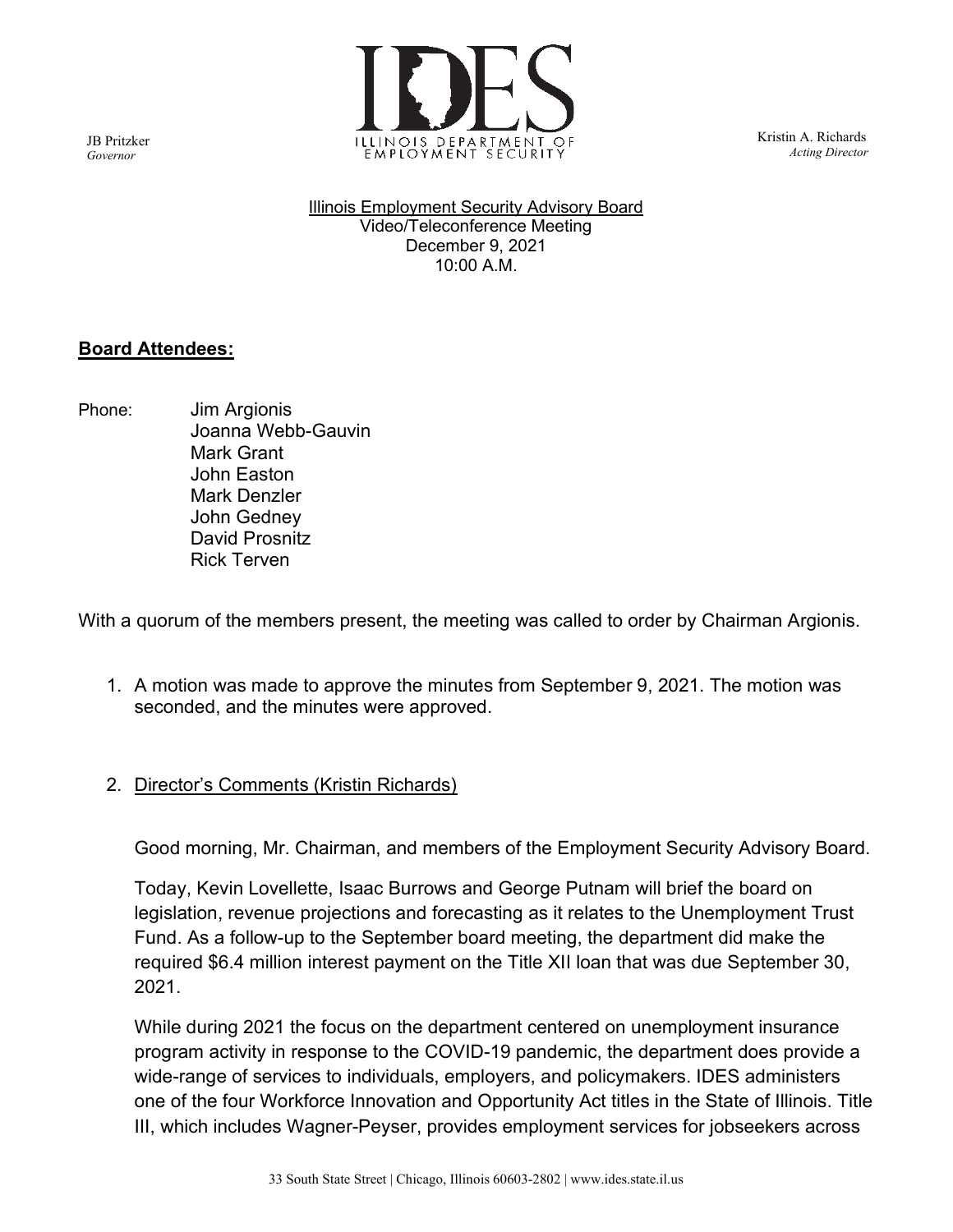

 Kristin A. Richards Acting Director

the state. IDES is excited to play a role in the Governor's Commission on Workforce Equity and Access, and work with employers, workforce providers, educators, and social service organizations to better understand and implement strategies that deliver workforce services in a way that meets the diverse needs of Illinoisans.

I want to encourage all jobseekers and employers to utilize tools available through Get Hired IL, or www.illinois.gov/gethired, including links to online training opportunities and virtual job fairs.

Thank you again, Mr. Chairman and members of the Board, and I hope you and your families have a healthy and happy holiday season.

# 3. Legal and Legislative Update (Kevin Lovellette)

On November 30, 2021, Public Act 102-0671 was enacted which amended Sections 401, 403, 1505, and 1506.6 of the Unemployment Insurance Act to move what have historically been referred to as "rest stops" to July 3, 2022. Rest stops are incorporated into legislation to provide for future Agreed Bill discussions. In general, these rest stops are estimated to increase employer contributions and decrease benefits in a combined amount of approximately \$700 million. They were set to trigger on as of January 1, 2022. As they have been moved, they were not taken into consideration when determining the 2022 contribution rates.

Additionally, the Public Act amended Section 1502.4 to correct a typographical error.

I am happy to answer any questions the Board may have.

# 4. Revenue Update and Trust Fund Report (Isaac Burrows)

As I reported at the last quarterly meeting in September, the Trust Fund entered a deficit position on June 23, 2020 as a direct result of the COVID-19 dislocation that began in March 2020. As of December 8, 2021, the agency has incurred slightly over \$4.47 billion in Title XII Loan Advances. We are currently projecting that we will secure an additional \$490 to \$600 million in federal loan advances from December 3, 2021 through March 31, 2022.

I also would like to take this opportunity to share with you our progress and projections on the associated interest cost on the federal loan advances. The department submitted the required interest payment of slightly over \$6.38M on September 30, 2021. Consistent with the information I shared in our last meeting, the next interest payment will be due on